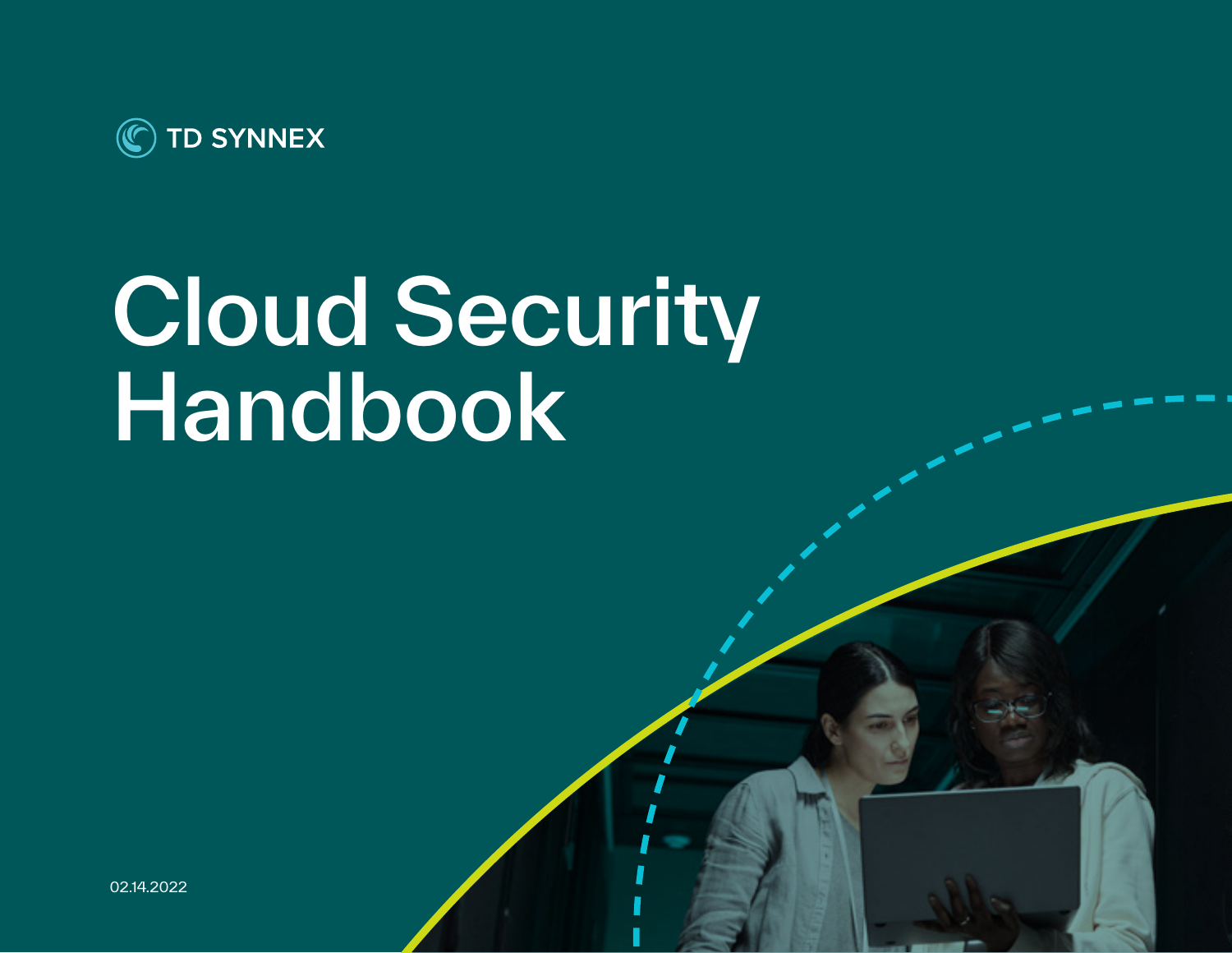

#### Intro

# How to Take a Security-First Approach to Cloud Migration

Cloud adoption was on the rise well before 2020, and it's only accelerated as organizations seek greater agility and resiliency. Gartner now predicts that "enterprise IT spending on public cloud computing… will overtake spending on traditional IT in 2025."1

The cloud offers great promise…and new risks. Organizations find promise in having better protection over a greater portion of their security surface and dynamic intelligence that enhances threat detection and response.

But, as organizations plan their move to the cloud, they face a stark problem: the security practices built for their on-premises environments are no match for a software-based, tightly integrated cloud environment.

The challenge for organizations is to evolve their people, processes and technology stacks and take a security-first approach as they shift to cloud computing.

2 Gartner Says Cloud Will Be the Centerpiece of New Digital Experiences. Gartner. Nov. 11, 2021.

By 2025, over 95% of new digital workloads will be deployed on cloud-native platforms, up from 30% in 2021²

<sup>1</sup> Gartner Says More Than Half of Enterprise IT Spending in Key Market Segments Will Shift to the Cloud by 2025. Gartner. Feb. 9, 2022.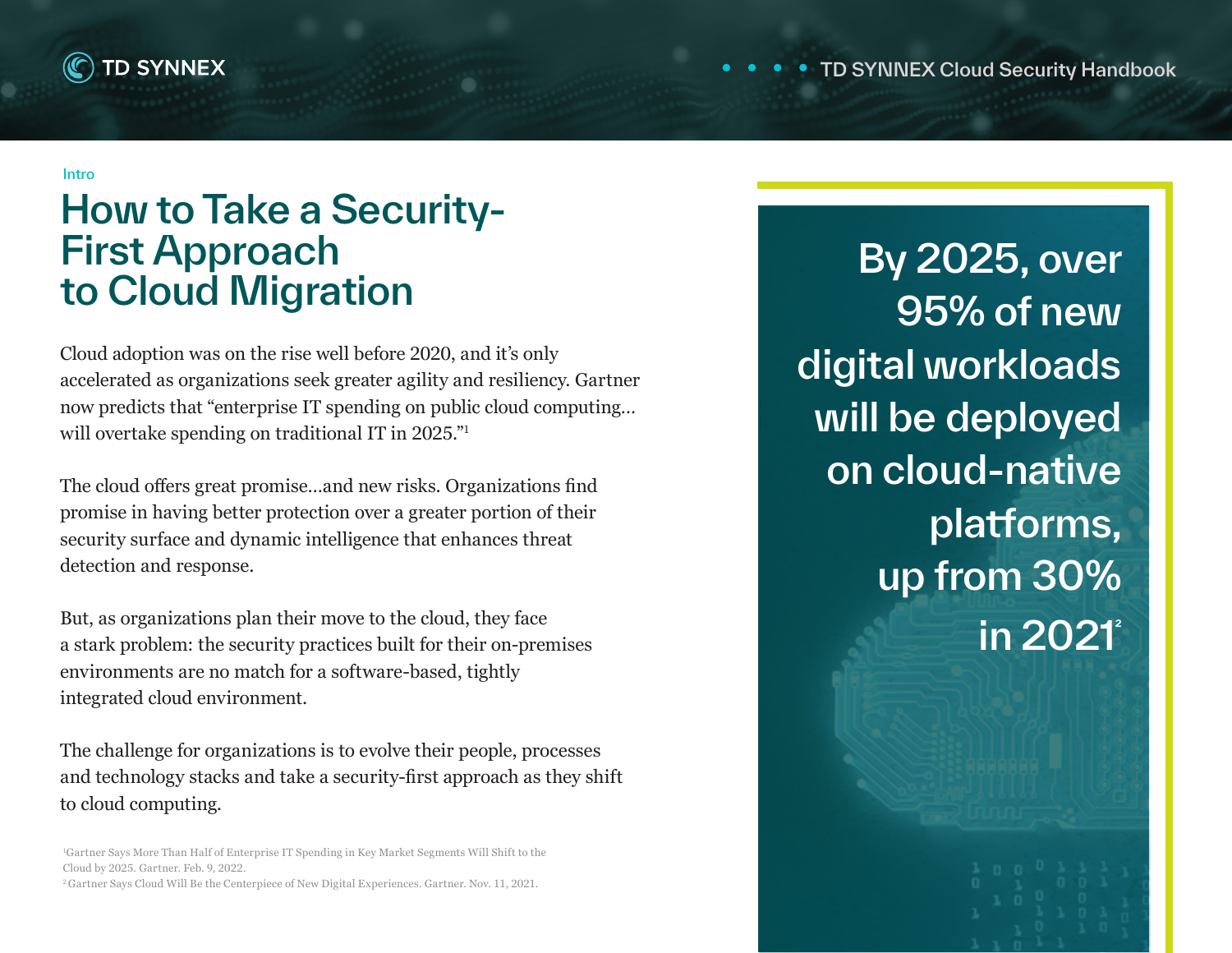

#### On-prem vs Cloud Security

# 3 Ways On-Premises Security Differs from Cloud Security

In an on-premises datacenter, you own security for the entire stack. However, this changes as you migrate to the cloud, making the differences between on-premises security and cloud security more profound:3

### Shared responsibility model

All cloud service providers (CSPs) share responsibility for cloud security with their customers, but not all CSPs share the same model. Your agreement should clearly spell out who is responsible for what.

## 2

1

### Software-based

Another major difference is that everything in the cloud is software-based, creating unique requirements for controls and processes, along with potentially new tools and services to meet security objectives.



### **Governance**

Finally, governance workflows in the cloud will be much more dynamic and integrated and involve many more stakeholders, which will require considerable modification to on-premises workflows.

By shifting some responsibilities to a CSP, organizations can better protect their entire security surface, while reallocating in-house resources to higher value business priorities.



#### 3 Migration Security Considerations and Challenges. TechTarget.com. Nov. 24, 2021.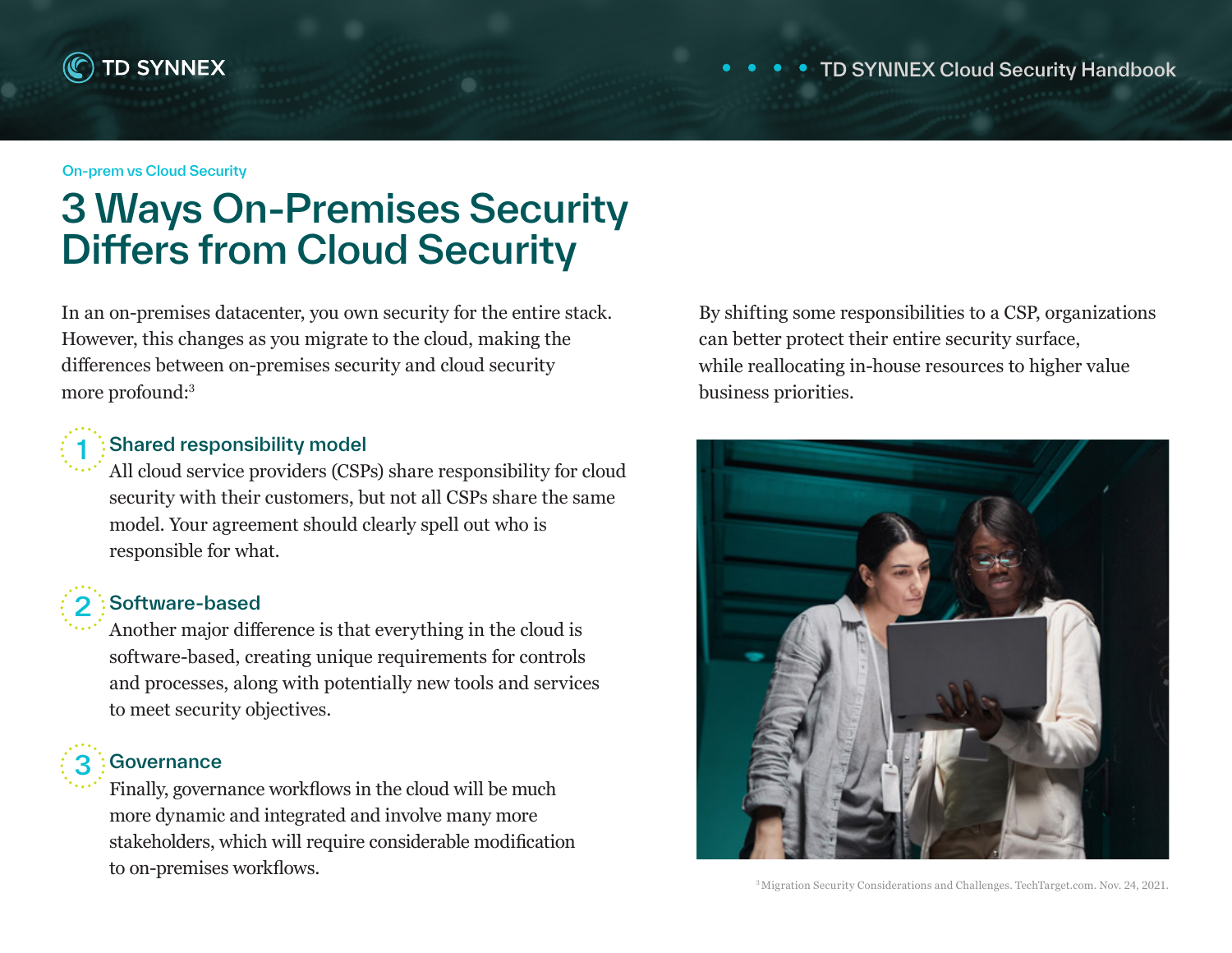

#### Shared Responsibility

# Who Is Responsible for Security?

It's not an easy answer. Make sure to understand the shared responsibility model and CSP agreement. Regardless of cloud deployment type, you will almost always be responsible for securing your account, identities, devices/endpoints, and data. If you're not sure, ask your CSP to clarify. Here's a typical shared security arrangement (your CSP agreement may vary).

|                 | <b>On-Premises</b>                                                                                                                                                                          | Infrastructure<br>as a Service (laaS)                                                                  | Platform as a Service (PaaS)                                                                                                                                                                                                      | Software as a Service (SaaS)                                                                                                                                       |
|-----------------|---------------------------------------------------------------------------------------------------------------------------------------------------------------------------------------------|--------------------------------------------------------------------------------------------------------|-----------------------------------------------------------------------------------------------------------------------------------------------------------------------------------------------------------------------------------|--------------------------------------------------------------------------------------------------------------------------------------------------------------------|
| <b>Examples</b> | $\bullet$ Firewalls<br>• Physical network<br>• Infrastructure<br>• Service configuration<br>• Hypervisor<br>• Identity and access<br>• Virtual network<br>management<br>• Operating systems | • Microsoft Azure<br>• Amazon Web<br>Services (AWS)<br>• Google Compute<br>Engine (GCE)<br>• IBM Cloud | • Amazon Web Services<br>• Salesforce PaaS<br>• Red Hat OpenShift PaaS<br>(AWS) Elastic Beanstalk<br>• IBM Cloud Platform<br>• Oracle Cloud Platform<br>• SAP Cloud Platform<br>(OCP)<br>• Google App Engine<br>• Microsoft Azure | • Microsoft 365<br>$\cdot$ DocuSign<br>$\bullet$ Zendesk<br>• Google Workspace<br>$\bullet$ Slack<br>• Salesforce<br>• Cisco WebEx<br>$\cdot$ Dropbox<br>• HubSpot |
| Account         | Customer                                                                                                                                                                                    | Customer                                                                                               | Customer                                                                                                                                                                                                                          | Customer                                                                                                                                                           |
| Identities      | Customer                                                                                                                                                                                    | Customer                                                                                               | Customer                                                                                                                                                                                                                          | Customer                                                                                                                                                           |
| Data            | Customer                                                                                                                                                                                    | Customer                                                                                               | Customer                                                                                                                                                                                                                          | Customer                                                                                                                                                           |
| Endpoints       | Customer                                                                                                                                                                                    | Customer                                                                                               | Customer                                                                                                                                                                                                                          | Customer                                                                                                                                                           |
| Data            | Customer                                                                                                                                                                                    | Customer                                                                                               | Customer                                                                                                                                                                                                                          | Customer                                                                                                                                                           |
| Apps            | Customer                                                                                                                                                                                    | Customer                                                                                               | Customer                                                                                                                                                                                                                          | Service Provider                                                                                                                                                   |
| O/S             | Customer                                                                                                                                                                                    | Customer                                                                                               | Service Provider                                                                                                                                                                                                                  | Service Provider                                                                                                                                                   |
| Runtime         | Customer                                                                                                                                                                                    | Customer                                                                                               | Service Provider                                                                                                                                                                                                                  | Service Provider                                                                                                                                                   |
| Middleware      | Customer                                                                                                                                                                                    | Customer                                                                                               | Service Provider                                                                                                                                                                                                                  | Service Provider                                                                                                                                                   |
| Virtualization  | Customer                                                                                                                                                                                    | Customer/Service<br>Provider                                                                           | Service Provider                                                                                                                                                                                                                  | Service Provider                                                                                                                                                   |
| <b>Servers</b>  | Customer                                                                                                                                                                                    | Service Provider                                                                                       | Service Provider                                                                                                                                                                                                                  | Service Provider                                                                                                                                                   |
| <b>Storage</b>  | Customer                                                                                                                                                                                    | Service Provider                                                                                       | Service Provider                                                                                                                                                                                                                  | Service Provider                                                                                                                                                   |
| Networking      | Customer                                                                                                                                                                                    | Service Provider                                                                                       | Service Provider                                                                                                                                                                                                                  | Service Provider                                                                                                                                                   |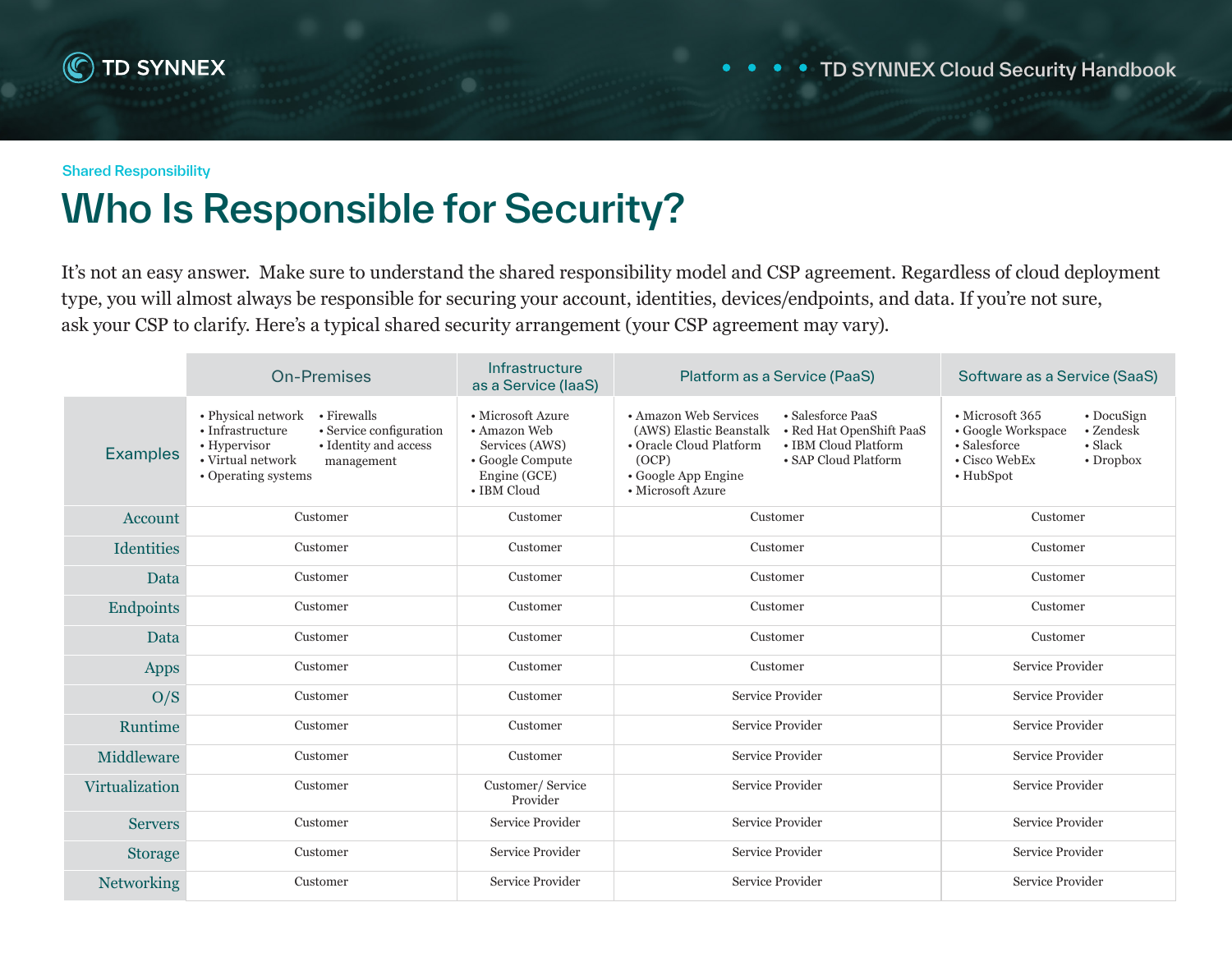

#### Migration Tips

**SALES DE L'ANTINOPESA EN 1888** 

# 5 Tips for a Secure Cloud Migration

#### Assemble the right team 1

Make sure that anyone impacted by a migration—decision makers, IT specialists, security managers, legal advisors, etc. has a place at the table. If the IT team lacks the needed skills, consult external security experts for help.

#### Build a migration plan 2

Migrations are notoriously complex, making careful planning essential. A solid plan addresses the migration strategy, cloud type, which apps and data will be moved and how, who will be involved when, and how risks will be managed. It should also include provisions for:

- Adapting existing on-premises security policies to the cloud and adopting industry best practices.
- Evaluating which regulatory requirements apply to your data so you can avoid penalties later.
- Performing an application rationalization to determine which applications should be kept, replaced, re-platformed, retired or consolidated.
- Inventorying all licensing, maintenance and support contracts to determine migration timeline and priority.
- Discovering and mapping application dependencies to determine the best migration approach.

Assessing the value of legacy apps and equipment is crucial to this process. Some apps may not be easily migrated to the cloud and may run better on upgraded on-premises infrastructure. Some on-prem infrastructure may be more "friendly" to the cloud. Often, leaving legacy systems behind and starting fresh can help standardize and simplify your infrastructure and accelerate the migration providing greater business agility. Assessing the value of upgrading (or not) is critical to migration planning.

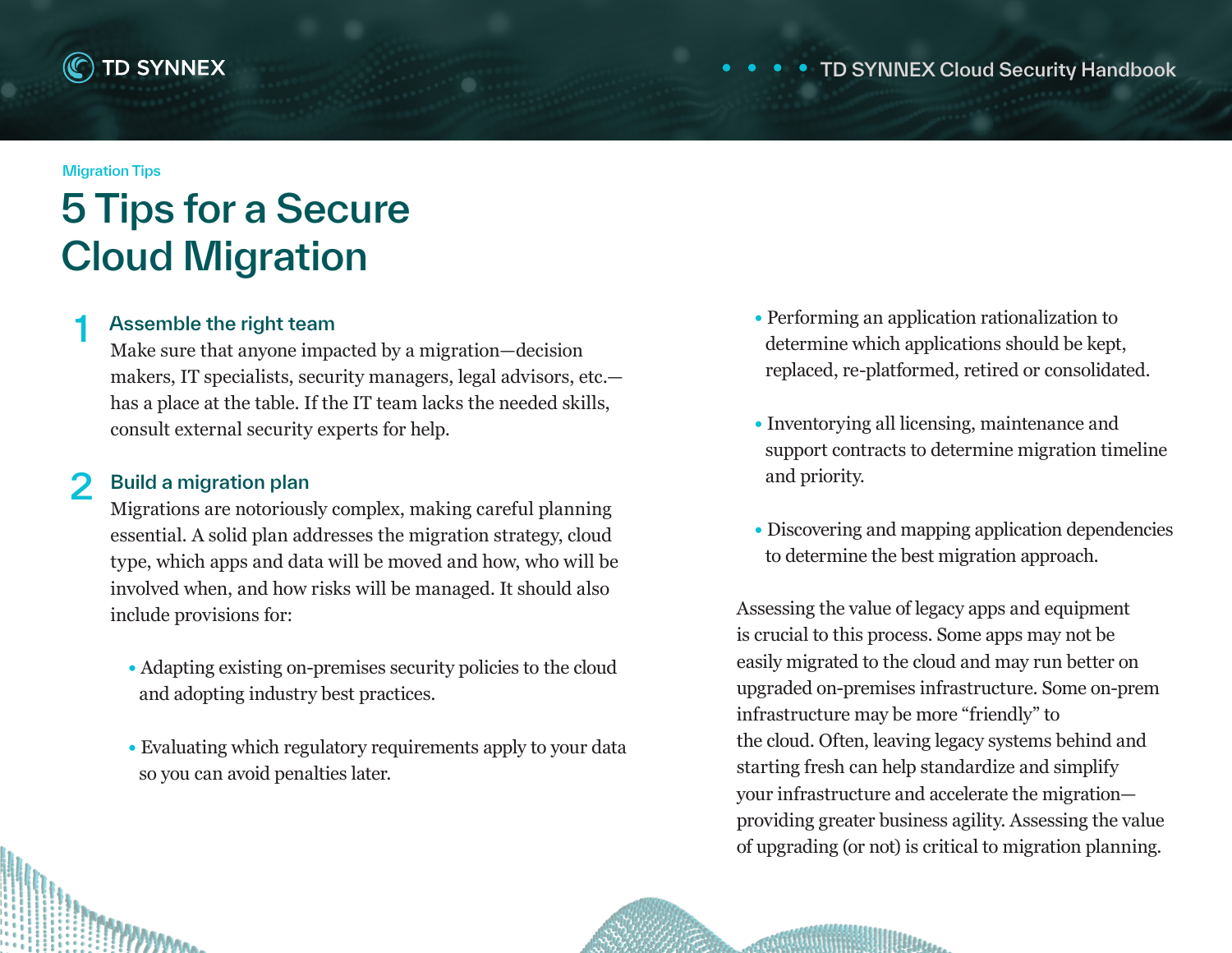

### TD SYNNEX Cloud Security Handbook

Migration Tips Cont.

#### Understand the shared responsibility model 3

Make sure to go over the agreement thoroughly with your CSP to understand your shared responsibilities.

#### Encrypt all data 4

Encrypt data both at rest and in transit using secure protocols, such as HTTPS, to ensure security on-premises and in the cloud. Using a zero trust framework from the start, for example, ensures that security is built in, not tacked on later. With zero trust, data is encrypted at rest and in transit and access to that data is also protected through authentication and authorization.

#### Keep communication flowing 5

Clearly discuss goals, requirements, and issues throughout the process with migration team members to minimize downstream risks and maximize success.

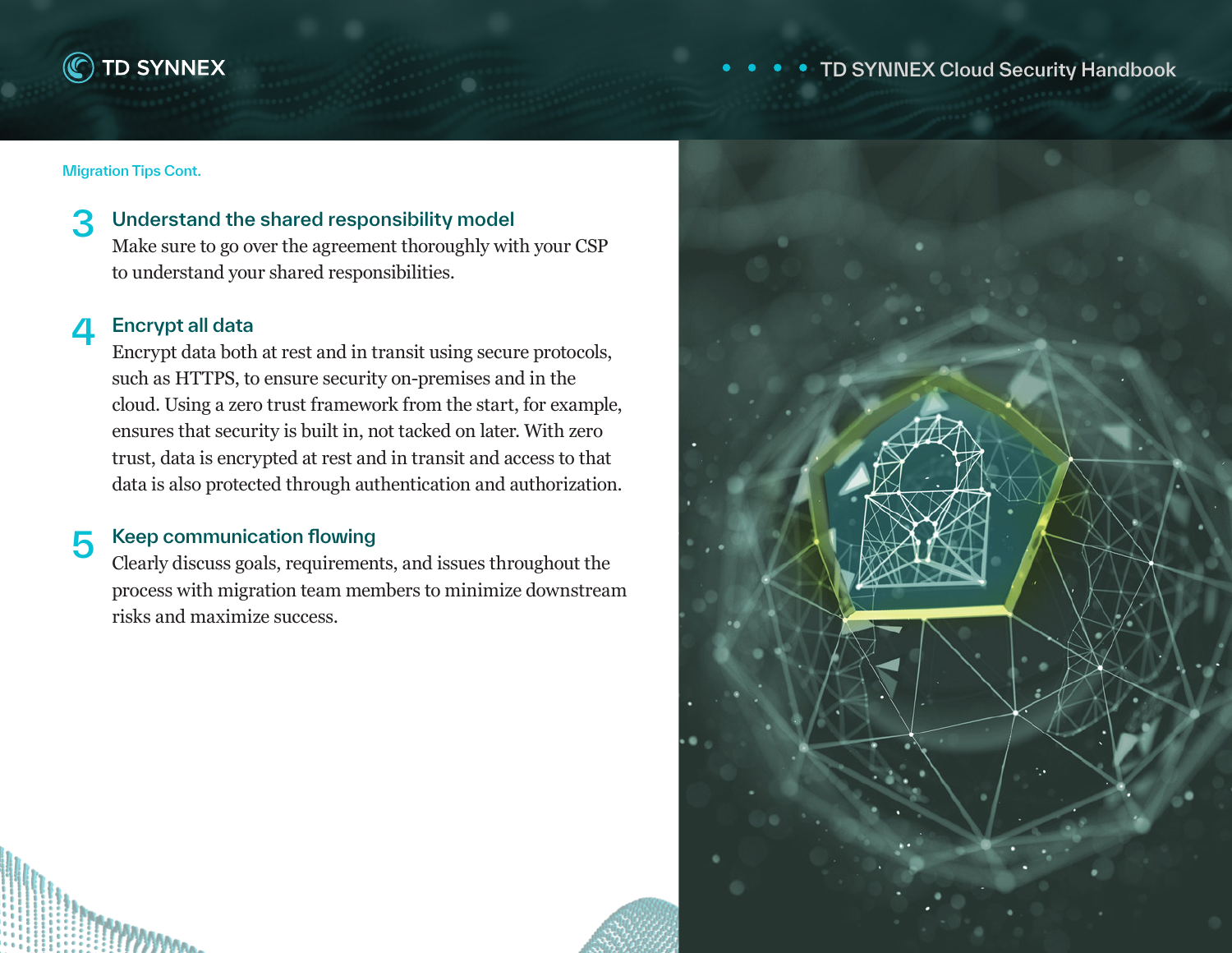

Workload Prioritization

# 3 Steps to Prioritize Migration Workloads

# **GOAL**

Identify, prioritize, and move workloads over to the cloud in order by least disruptive to greatest disruption to the business

### STEP 1 Intermittent **Workloads**

Start with applications that run periodically and pose the least operational risk to your organization, such as seasonal applications, sales demos, training labs, etc.

STEP 2 Low-Risk 24/7 **Workloads** 

Next, migrate the low-risk applications that run 24/7 but that typically wouldn't disrupt normal business operations.

### STEP 3 Business-Critical 24/7 Workloads

Finally, migrate mission-critical applications that run 24/7 last. These applications require the utmost technical expertise to minimize business disruption.

From a security perspective, we could be in for a wild ride in 2022 as enterprises continue to move systems and workloads haphazardly to the cloud without taking proper security measures…one word of advice: incorporate security into your cloud migration. It is easier to plan than it is to backtrack."<sup>4</sup>

4*Cloud Migration Has Ended Enterprise Datacenter*. SecurityBoulevard.com. Feb. 10, 2022.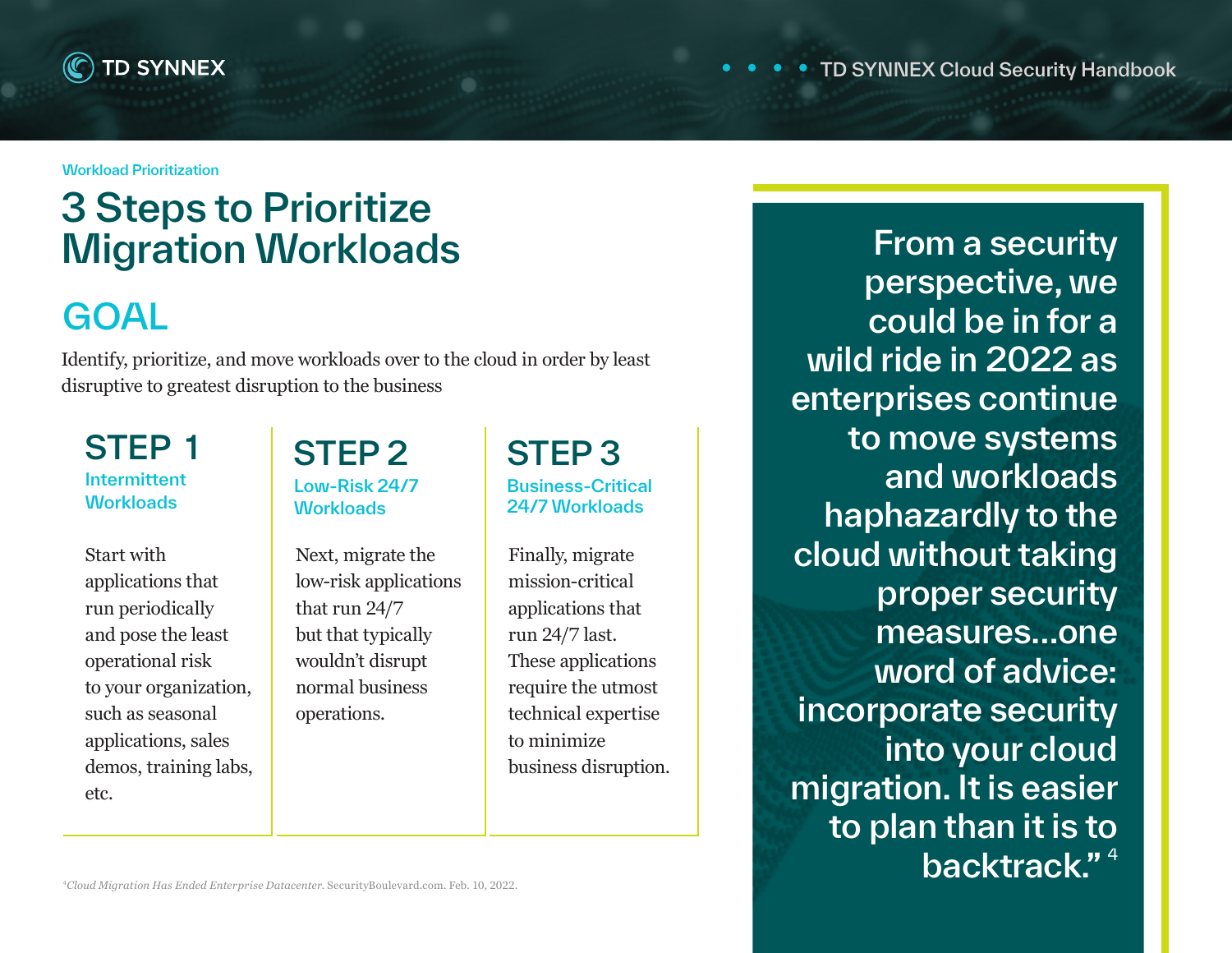

#### Workloads to Move Now

# Workloads to Move to the Cloud Right Now

To take advantage of agility, flexibility, and scalability, Gartner suggests prioritizing these workloads for migration to the public cloud—if they're not already there.5

### **Mobility**

1

2

Having mobile devices and associated applications—laptops, tablets, smartphones and other endpoint devices—in the public cloud are key to a work-anywhere model.

### Collaboration and content management

Microsoft 365, Cisco WebEx, iWork, and other enterprise applications help engage remote workers and enable them to collaborate. These should be moved into the cloud for optimal flexibility.

#### Videoconferencing 3

*<i><u><b>The WANDOWS*</u>

From informal meetings with colleagues to sealing global deals, videoconference technologies consume considerable bandwidth and should be moved to the cloud.

5 7 Workloads that Should be Moved to Cloud Right Now. Gartner. Nov. 25, 2020.

#### Virtual desktop infrastructure (VDI)/desktop 4

virtualization – Cloud-based VDI solutions enable employees to access their applications and documents from any location, easing the management burden on IT teams.

#### Scale-out applications 5

Hyperscale cloud environments make cloud the preferred environment for hosting applications with variable usage or scale-out requirements.

#### Backup and disaster recovery 6

By providing failover in case of disruption and keeping critical data secure and easily recoverable, the cloud provides far more business resiliency than does tape or legacy backup solutions.

### Business continuity solutions

Cloud environments are much more resilient and offer better availability guarantees than what most private data centers can provide.

7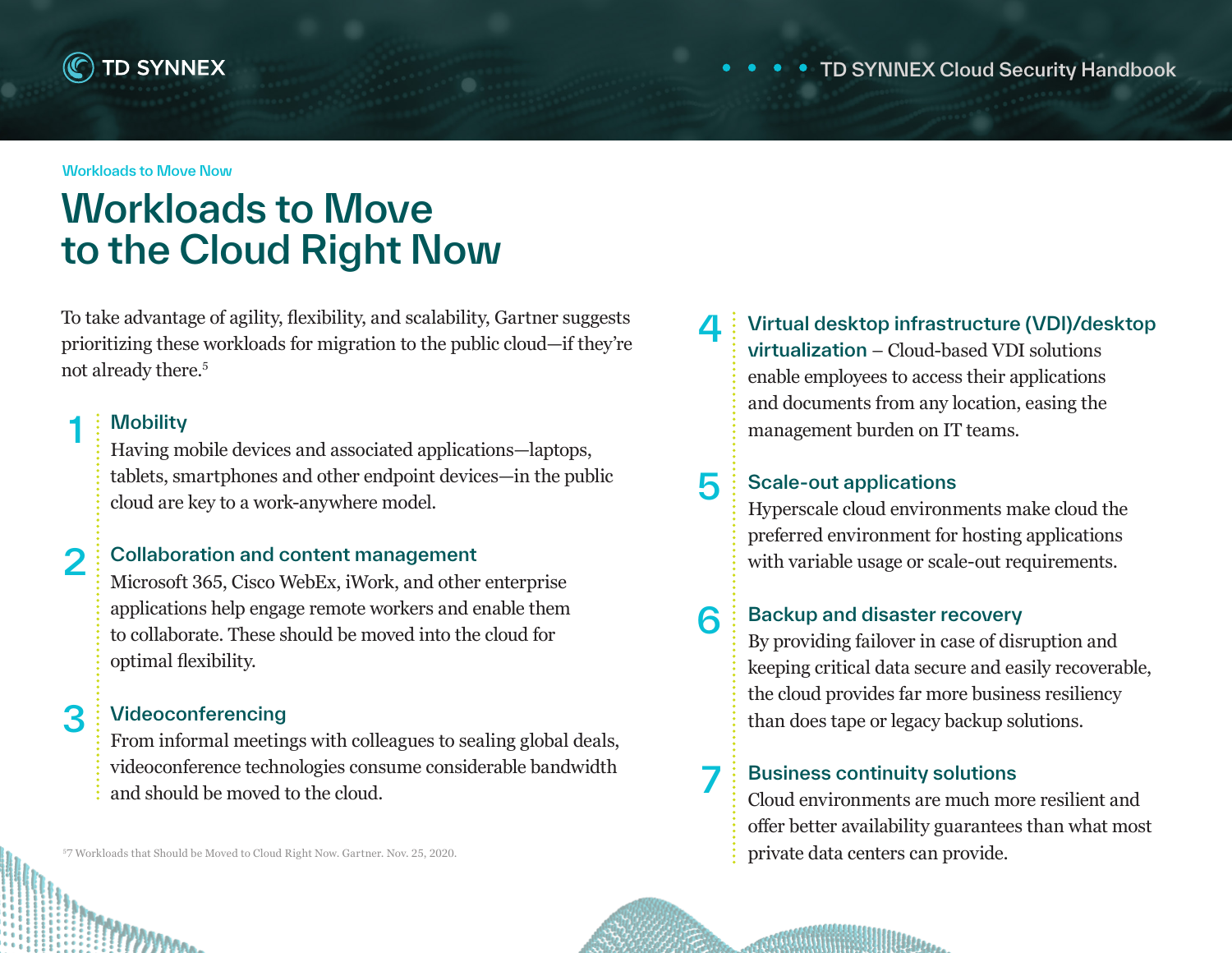

Outsourced Experts

# One Last Thing: Consider Outside Expertise

Managing the transition from on-premises to cloud requires seasoned cloud and security expertise already in short supply. If you already face challenges finding the right resources to manage and run your onpremises environments, you'll likely face challenges finding the right skills for a successful cloud migration.

Consider extending your IT team with outsourced cloud migration and security experts who can safely accelerate your transition to the cloud. After all, cloud migration shouldn't be an "after-school project."



6 4 Must-Have Technologies That Made the Gartner Hype Cycle for Cloud Security, 2021. Gartner. Sept. 8, 2021.

Cloud-first strategies are now common, even among risk-averse organizations. However, execution remains impeded by a lack of necessary skills and tools to ensure secure cloud computing deployments.